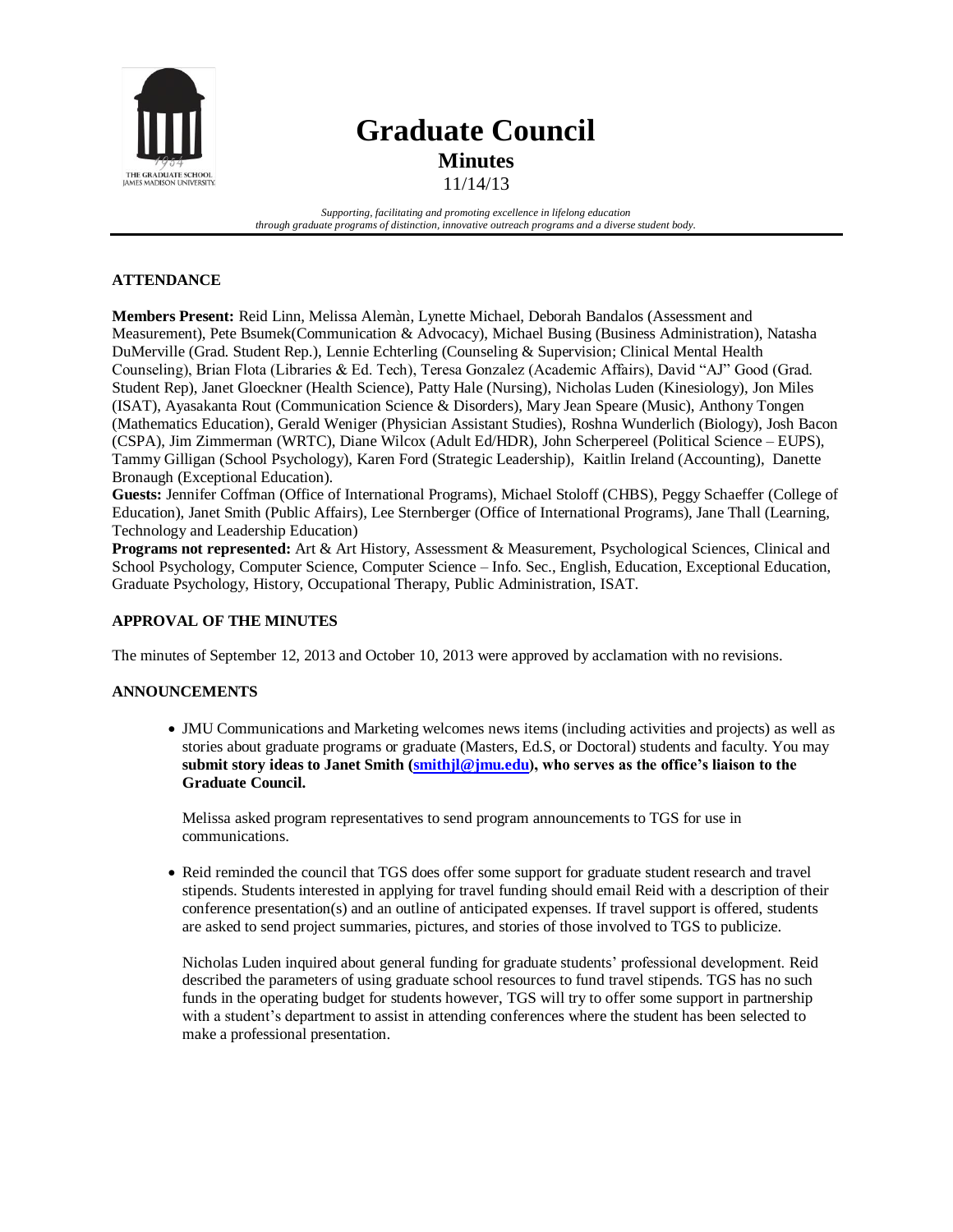#### **4. Reports:**

**CAP –** Mike Busing, Nick Swartz, and Natasha DuMerville No report

**A-Team** – Melissa Aleman No Report

#### **C&I –** Melissa Aleman

 Reminder for those working on curriculum development (new courses and modifications; program modifications) to notify the graduate program directors of those programs that are potentially impacted by the curriculum changes early in the process of development. This is particularly important if the curriculum development may impact resource-related issues (e.g. a course will be proposed as an elective in a program).

**Honor Council –** Nancy Nichols (Kaitlin Ireland) No report

#### **5. GSA Report –** AJ Good

The GSA reported that a Front End Budget was submitted, on November  $6<sup>th</sup>$  and is pending approval. During the interim, AJ stated that the GSA is exploring other avenues of funding.

AJ reported that a GSA meeting was held on November 3rd, 2013, and mainly focused on committee structure and developing the following:

- Graduate Services, which will focus on social events, prospective student tours, scholarship and awards for graduate students
- Outreach and Engagement, having the responsibility of communicating campus resources, pursing membership recruitment, and engaging the community
- Organizational Development, ensuring the effective use of GSA resources to achieve goals

AJ stated the committees will reconvene in the coming weeks with the GSA Executive Council to target specific projects for the spring semester. Those projects include: social events, presentations, big events participation, prospective graduate student panels, scholarship awards, and Impact Awards.

AJ added that GSA visibility on campus is increasing, and that the GSA Cascade webpage is almost complete. This page will feature a GSA online forum, meeting minutes archive, as well as current news and events about the GSA and graduate education/social life at JMU.

Reid encouraged those present to visit the GSA Facebook page, and requested that they "like" it.

#### **6. International Program Opportunities –** Lee Sternberger and Jennifer Coffman, Office of International Programs.

Lee opened by stating a desire to have a very open, organic conversation about graduate programs in an international context at JMU. She added that dialogue for a university-wide international strategic plan is developing. It was noted that JMU is nationally ranked in the number of undergraduate students that study abroad and applications have increased 25%; this is coupled with a larger international student presence on campus.

Currently, International Programs provides \$80,000 for study abroad and the provision of resources for international students. Lee asked the Graduate Council how the university might move forward to increase support and funding. Lee expanded on the topic, saying that the Office of International Programs is forming a council to represent the needs of students, the desire for diverse international programming, and to serve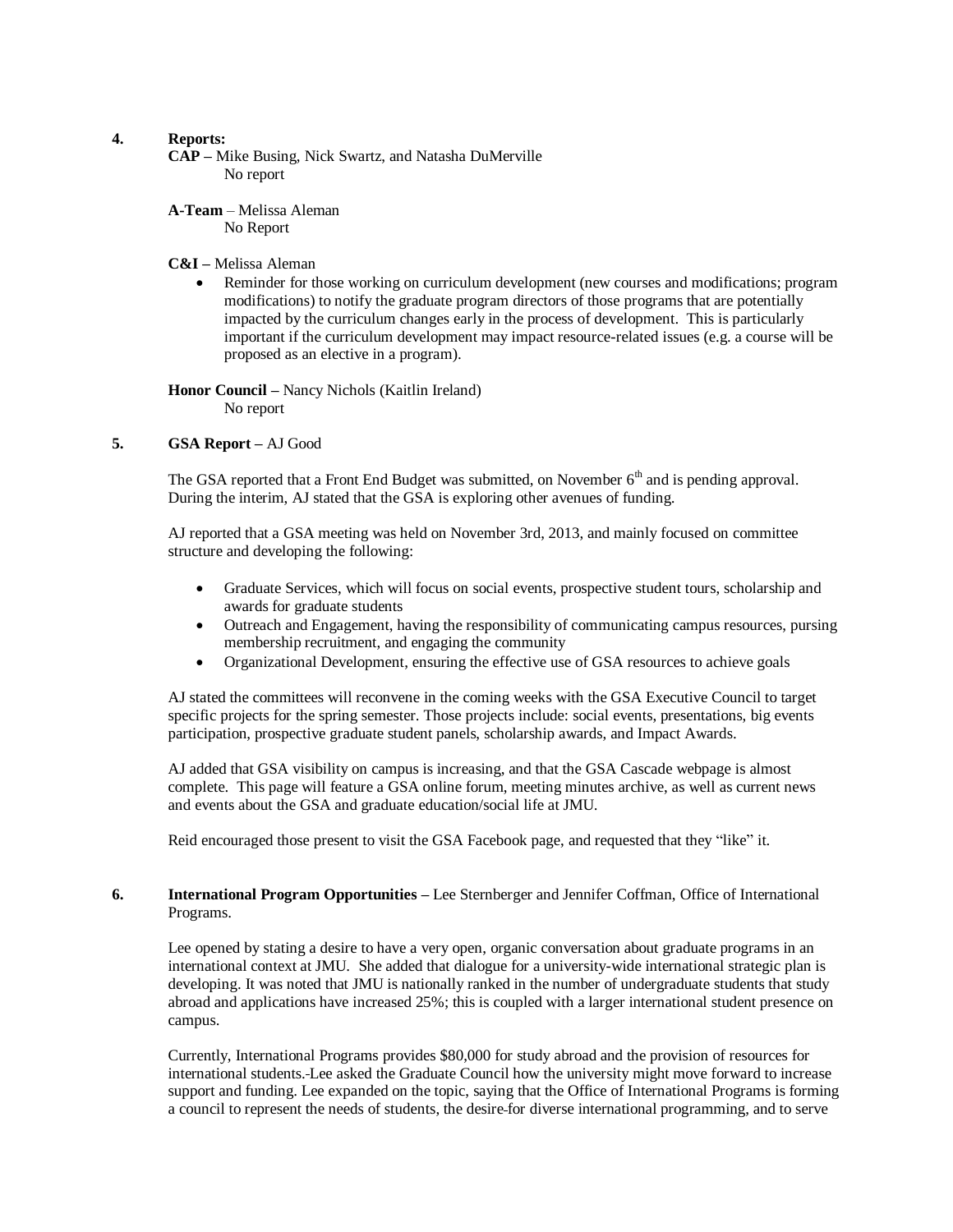as the connection to graduate programs. The council is expected to be formed by spring and will seek to connect students with expanding study abroad opportunities in Asia, Africa, and the Middle East.

Lee reviewed JMU's participation in the International Network of Universities (INU), a small group of universities with strategic partnerships that offer the potential for future student and faculty exchanges, student shadowing opportunities in international universities, potential online programming and discussion opportunities. INU includes partnerships with universities in Germany, Japan, Australia and Indonesia among others.

In closing, Lee stated that the Office of International Programs (OIP) is interested in graduate students participating in international research. To facilitate this endeavor, OIP offers funding to graduate students traveling abroad and domestically if presenting on international topics. OIP desires to work with existing programs, avoid duplicative support, and form partnerships with other university organizations such as the Graduate Student Association. In addition, OIP has developed a JMU database for international opportunities and is seeking to develop online courses.

Melissa asked if OIP provided grant development services. Lee responded in the affirmative, citing grant development opportunities for students, faculty, and administrators. She specifically noted the Administrators Fulbright Grant and International Network of University Grant.

Pete Bsumek inquired about attracting visiting scholars. Lee stated that OIP advocates faculty exchange and supports visiting scholars.

## 7. **M.Ed. Program Revisions in Learning, Technology and Leadership Education: New Concentration in Spanish Language and Culture for Educators Dual Degree with the University of Salamanca** – Peggy Shaeffer, Jane Thall, and Diane Wilcox, College of Education

Peggy Shaeffer, Jane Thall and Diane Wilcox presented a new concentration to be added to the M.Ed. in Learning, Technology and Leadership Education that will include a dual degree with the University of Salamanca. The presentation addressed the new M.Ed. concentration in Spanish Language and Cultures, which will focus on exploring effective pedagogy relating to the Spanish language.

The presentation noted that related administrative processes with the concentration will be maintained at JMU, with the M.Ed. Director and Program Coordinator reviewing all applications and the Office of International Programs overseeing the budget. Further, the online component of this concentration will allow for greater flexibility. The program will combine distance learning, and on-campus coursework at both JMU and the University of Salamanca, Spain.

#### 8. **The Engaged University**

Reid posed a question to the Graduate Council, "What does being the model of the engaged university mean? What are some examples of that [in graduate education at JMU]... what is the evidence?"

The council responded in turn with several examples (not an exhaustive list):

- Mike Busing (Business) :group of students participated in the Google challenge, winning money for the SPCA, getting out in the community and doing charitable work.
- Peggy Shaeffer (College of Education): Our faculty also partnered with other agencies and businesses to assess what impact we are having on the communities where we are engaged. Measureable through improved standardized test scores.
- Ayasakanta Rout (Speech Pathology): Graduate Students work with patients in the community. We also visit the Virginia Special Olympics to provide services. Faculty and students also present research at national and regional conferences.